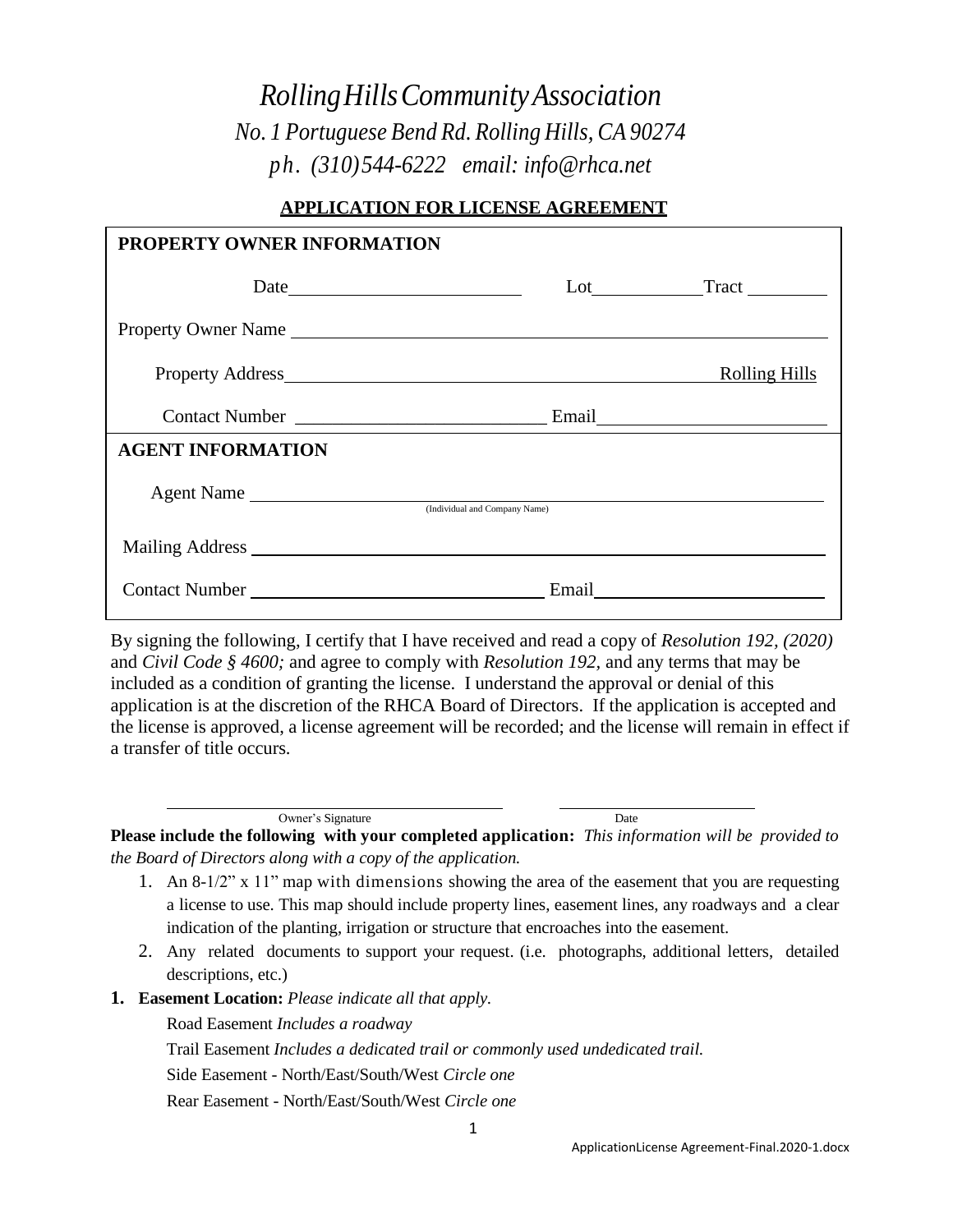**2. Description of Item to be located in Easement:** *Example: Tree, hedge, other planting, driveway, fence, etc.*

**3. Summary of Request:** Why are you requesting the license agreement? Why can't this need be satisfied elsewhere on your property outside the easement? (Attach additional sheets or a letter if needed)

### **3.1 If applicable, please circle the exception of as provided in Civil Code 4600(a) you contend applies to your request?**

(1) A reconveyance of all or any portion of that common area to the subdivider to enable the continuation of development that is in substantial conformance with a detailed plan of phased development submitted to the Real Estate Commissioner with the application for a public report.

(2) Any grant of exclusive use that is in substantial conformance with a detailed plan of phased development submitted to the Real Estate Commissioner with the application for a public report or in accordance with the governing documents approved by the Real Estate Commissioner.

(3) Any grant of exclusive use that is for any of the following reasons:

(A) To eliminate or correct engineering errors in documents recorded with the county recorder or on file with a public agency or utility company.

(B) To eliminate or correct encroachments due to errors in construction of any improvements.

(C) To permit changes in the plan of development submitted to the Real Estate Commissioner in circumstances where the changes are the result of topography, obstruction, hardship, aesthetic considerations, or environmental conditions.

(D) To fulfill the requirement of a public agency.

(E) To transfer the burden of management and maintenance of any common area that is generally inaccessible and not of general use to the membership at large of the association.

(F) To accommodate a disability.

(G) To assign a parking space, storage unit, or other amenity, that is designated in the declaration for assignment, but is not assigned by the declaration to a specific separate interest.

(H) To install and use an electric vehicle charging station in an owner's garage or a designated parking space that meets the requirements of Section 4745, where the installation or use of the charging station requires reasonable access through, or across, the common area for utility lines or meters.

(I) To install and use an electric vehicle charging station through a license granted by an association under Section 4745.

 $CONTINUED \rightarrow$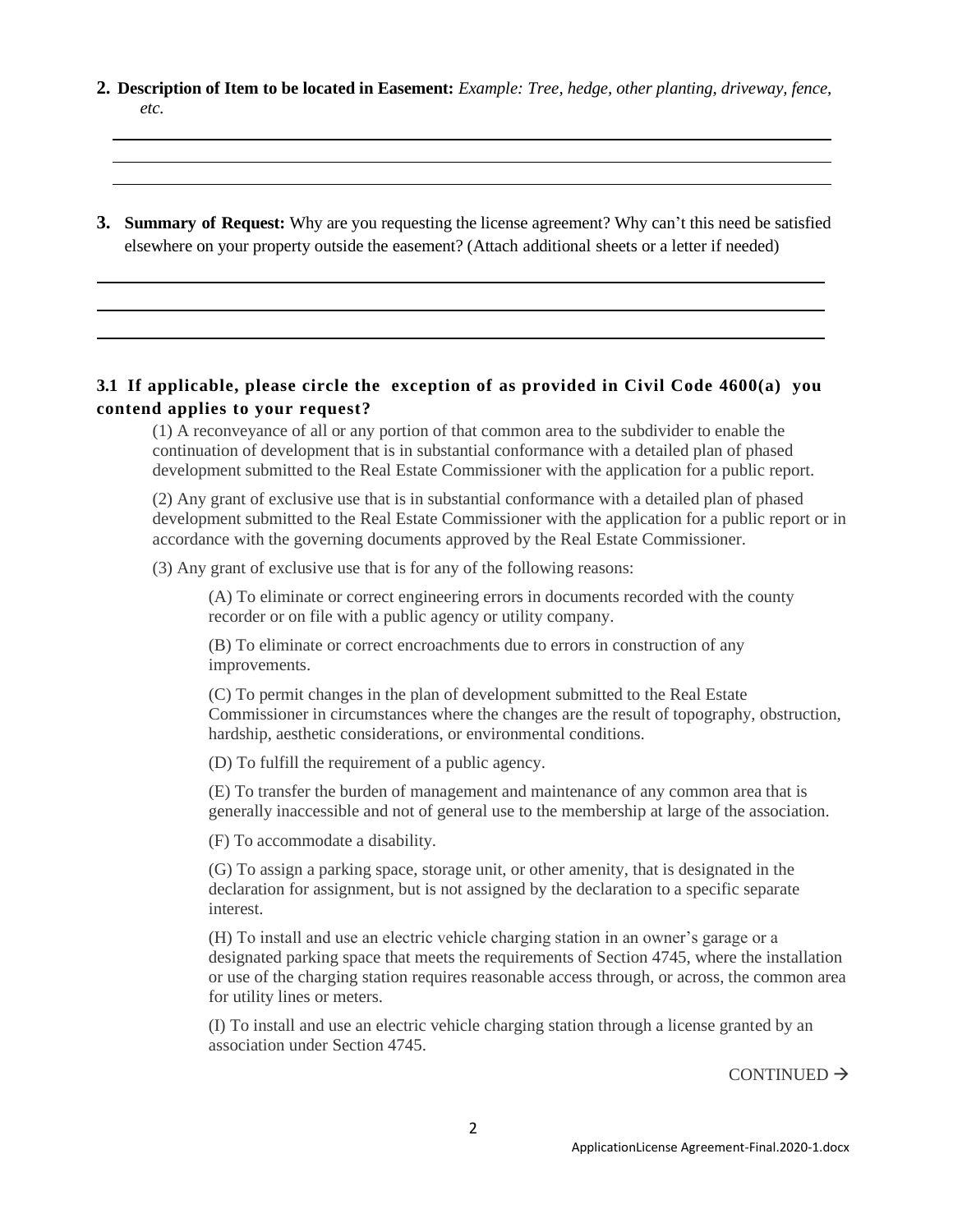(J) To install and use a solar energy system on the common area roof of a residence that meets the requirements of Sections 714, 714.1, and, if applicable, Section 4746.

(K) To comply with governing law. *(Please identify law in description).*

**3.2 What effect, if any, does your need to utilize the easement property on a non-exclusive basis have on the ability of RHCA to have access to and use the easement?**

**3.3 Is the area generally inaccessible and not of general use to the membership at large of the Association?** 

**3.4 Do you agree that approval of a license will include your obligation to maintain the area?**

*Yes* No

**3.5 Do you agree that your failure to maintain the area will constitute grounds for the RHCA to revoke the license?**

> *Yes* No

- **4. To your knowledge does the proposed use have any impact on geology, hydrology or does it create an environmental risk?**
	- *Yes*  $N<sub>0</sub>$  and  $\overline{\phantom{a}}$
- **5. Are all the other easements on your property clear of structures and plantings?**

*Yes* No If no, please explain:

#### **License Agreement Process:**

1. Once the application is completed and received, the request will be placed on agenda for a future RHCA Board Directors meeting. Association Members will be notified of your request and the matter will be posted in the Association or City mailings.